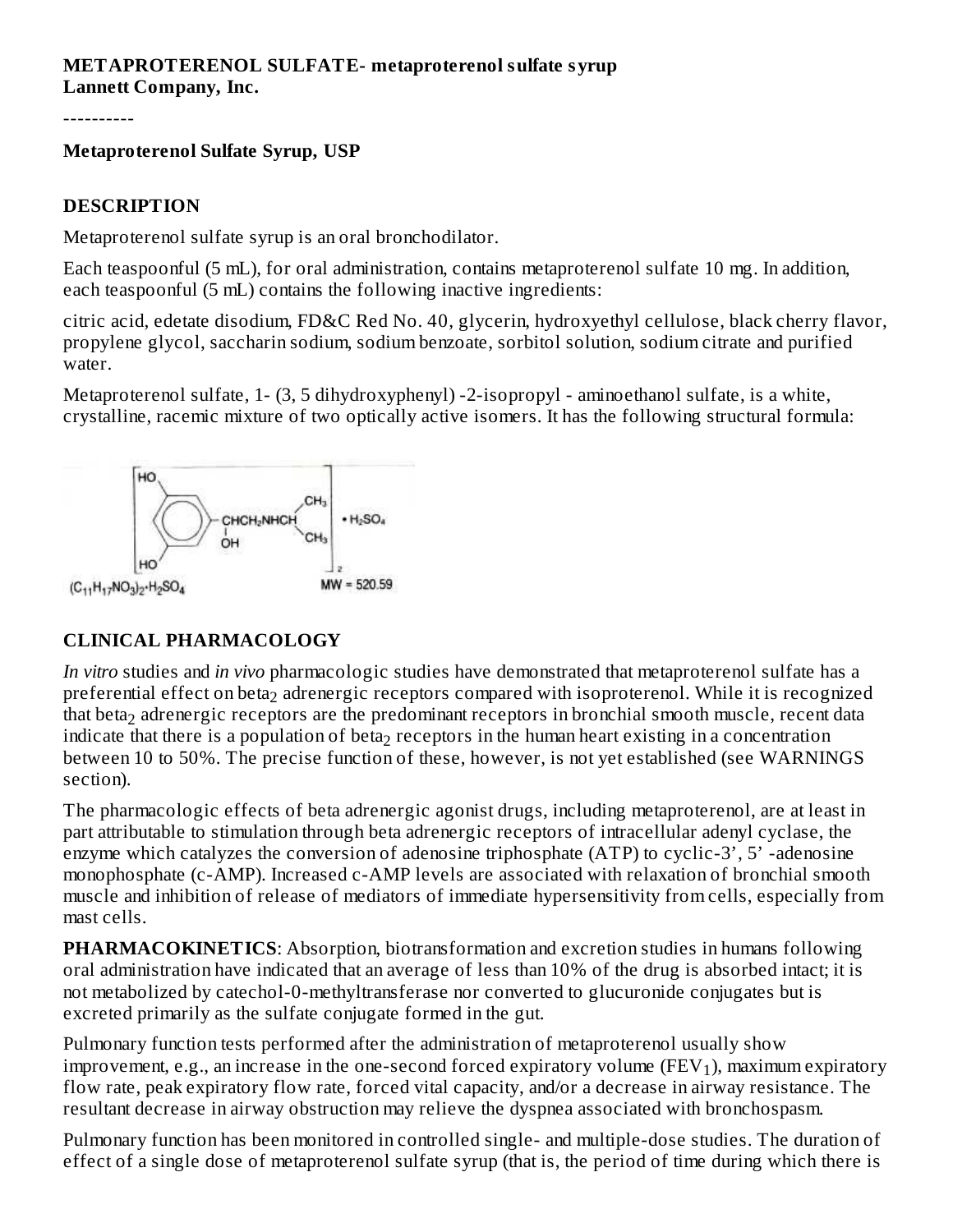a 15% or greater increase in mean  $\text{FEV}_1)$  was up to 4 hours. Recent studies in laboratory animals (minipigs, rodents and dogs) recorded the occurrence of cardiac arrhythmias and sudden death (with histologic evidence of myocardial necrosis) when beta agonists and methylxanthines were administered concurrently. The significance of these findings when applied to humans is currently unknown.

## **INDICATIONS AND USAGE**

Metaproterenol sulfate syrup is indicated as a bronchodilator for bronchial asthma and for reversible bronchospasm which may occur in association with bronchitis and emphysema.

## **CONTRAINDICATIONS**

Use in patients with cardiac arrhythmias associated with tachycardia is contraindicated.

Although rare, immediate hypersensitivity reactions can occur. Therefore, metaproterenol sulfate syrup is contraindicated in patients with a history of hypersensitivity to any of its components.

## **WARNINGS**

Metaproterenol, like other beta adrenergic agonists, can produce a significant cardiovascular effect in some patients, as measured by pulse rate, blood pressure, symptoms, and/or ECG changes.

## **PRECAUTIONS**

**General**: Extreme care must be exercised with respect to the administration of additional sympathomimetic agents.

Since metaproterenol is a sympathomimetic amine, it should be used with caution in patients with cardiovascular disorders, including ischemic heart disease, hypertension or cardiac arrhythmias, in patients with hyperthyroidism or diabetes mellitus, and in patients who are unusually responsive to sympathomimetic amines or who have convulsive disorders. Significant changes in systolic and diastolic blood pressure could be expected to occur in some patients after use of any beta adrenergic bronchodilator.

**Information For Patients**: Appropriate care should be exercised when considering the administration of additional sympathomimetic agents. A sufficient interval of time should elapse prior to administration of another sympathomimetic agent. Metaproterenol should not be used more often than prescribed. If symptoms persist, patients should consult a physician promptly.

**Drug Interactions**: Other beta adrenergic bronchodilators should not be used concomitantly with metaproterenol because they may have additive effects. Beta adrenergic agonist should be administered with caution to patients being treated with monoamine oxidase inhibitors or tricyclic antidepressants, since the action of beta adrenergic agonists on the vascular system may be potentiated.

**Pregnancy**: Teratogenic Effects: PREGNANCY CATEGORY C: Metaproterenol sulfate has been shown to be teratogenic and embryotoxic in rabbits when given in doses corresponding to 62 times the maximum recommended dose. These effects included skeletal abnormalities, hydrocephalus and skull bone separation. Results of other studies in rabbits, rats or mice have not revealed any teratogenic, embryotoxic or fetotoxic effects. There are no adequate and well-controlled studies in pregnant women. Metaproterenol sulfate should be used during pregnancy only if the potential benefit justifies the potential risk to the fetus.

**Nursing Mothers**: It is not known whether metaproterenol is excreted in human milk; therefore, metaproterenol should be used during nursing only if the potential benefit justifies the possible risk to the newborn.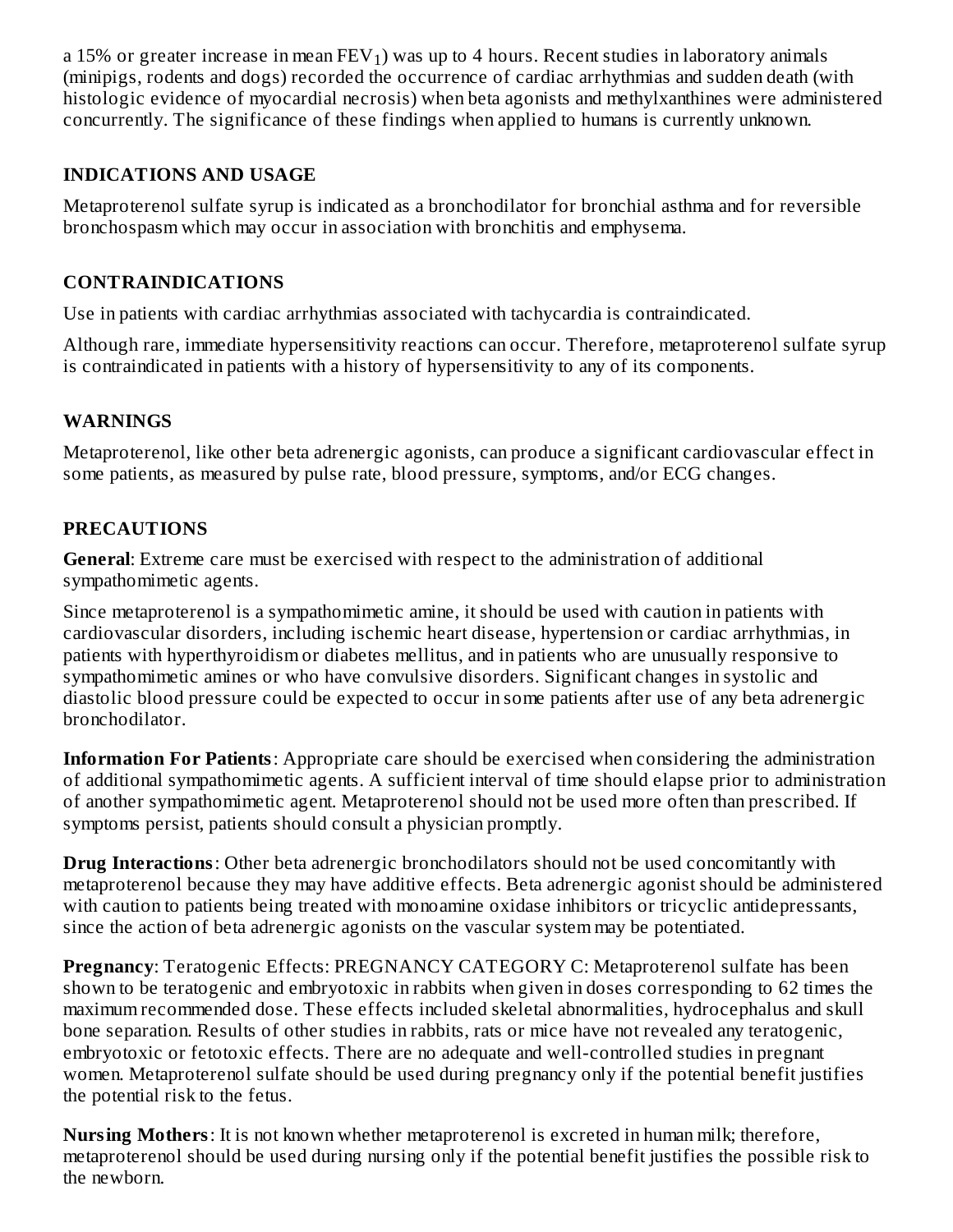**Pediatric Use:** Safety and effectiveness in children below the age of 6 have been demonstrated in a limited number of patients. See DOSAGE AND ADMINISTRATION section.

## **ADVERSE REACTIONS**

Adverse reactions are similar to those noted with other sympathomimetic agents.

The following table of adverse experiences is derived from 44 clinical trials involving 1,120 patients treated with metaproterenol sulfate syrup:

#### **Metaproterenol Sulfate Syrup Incidence of Advers e Events Occurring in at least 1% of Patients**

| <b>Adverse Experience</b>     |                      | <b>Incidence</b> |
|-------------------------------|----------------------|------------------|
|                               | Number of Patients % |                  |
| Cardiovascular                |                      |                  |
| Tachycardia                   | 68                   | 6.1              |
| <b>Central Nervous System</b> |                      |                  |
| Headache                      | 12                   | 1.1              |
| <b>Nervousness</b>            | 54                   | 4.8              |
| Gastrointestinal              |                      |                  |
| Nausea                        | 15                   | 1.3              |
| Musculoskeletal               |                      |                  |
| Tremor                        | 18                   | 1.6              |

# **OVERDOSAGE**

The expected symptoms with overdosage are those of excessive beta stimulation and/or any of the symptoms listed under ADVERSE REACTIONS, e.g., angina, hypertension or hypotension. arrhythmias, nervousness, headache, tremor, dry mouth, palpitation, nausea, dizziness, fatigue, malaise and insomnia.

The treatment consists of discontinuation of metaproterenol together with appropriate symptomatic therapy.

# **DOSAGE AND ADMINISTRATION**

Metaproterenol sulfate syrup contains 10 mg of metaproterenol sulfate per teaspoonful (5 mL).

**Children**: Aged six to nine years or weight under 60 lb - one teaspoonful (5 mL) three or four times a day. Children over nine years or weight over 60 lb - two teaspoonfuls (10 mL) three or four times a day. Clinical trial experience in children under the age of six is limited. Of 40 children treated with metaproterenol sulfate syrup for at least one month, daily doses of approximately 1.3 to 2.6 mg/kg were well tolerated.

**Adults**: Two teaspoonfuls (10 mL) three or four times a day.

It is recommended that the physician titrate the dosage according to each individual patient's response to therapy.

# **HOW SUPPLIED**

Metaproterenol Sulfate Syrup, USP is available as a red, cherry-flavored syrup containing 10 mg of metaproterenol sulfate per teaspoonful (5 mL) in 473 mL (one pint) bottles.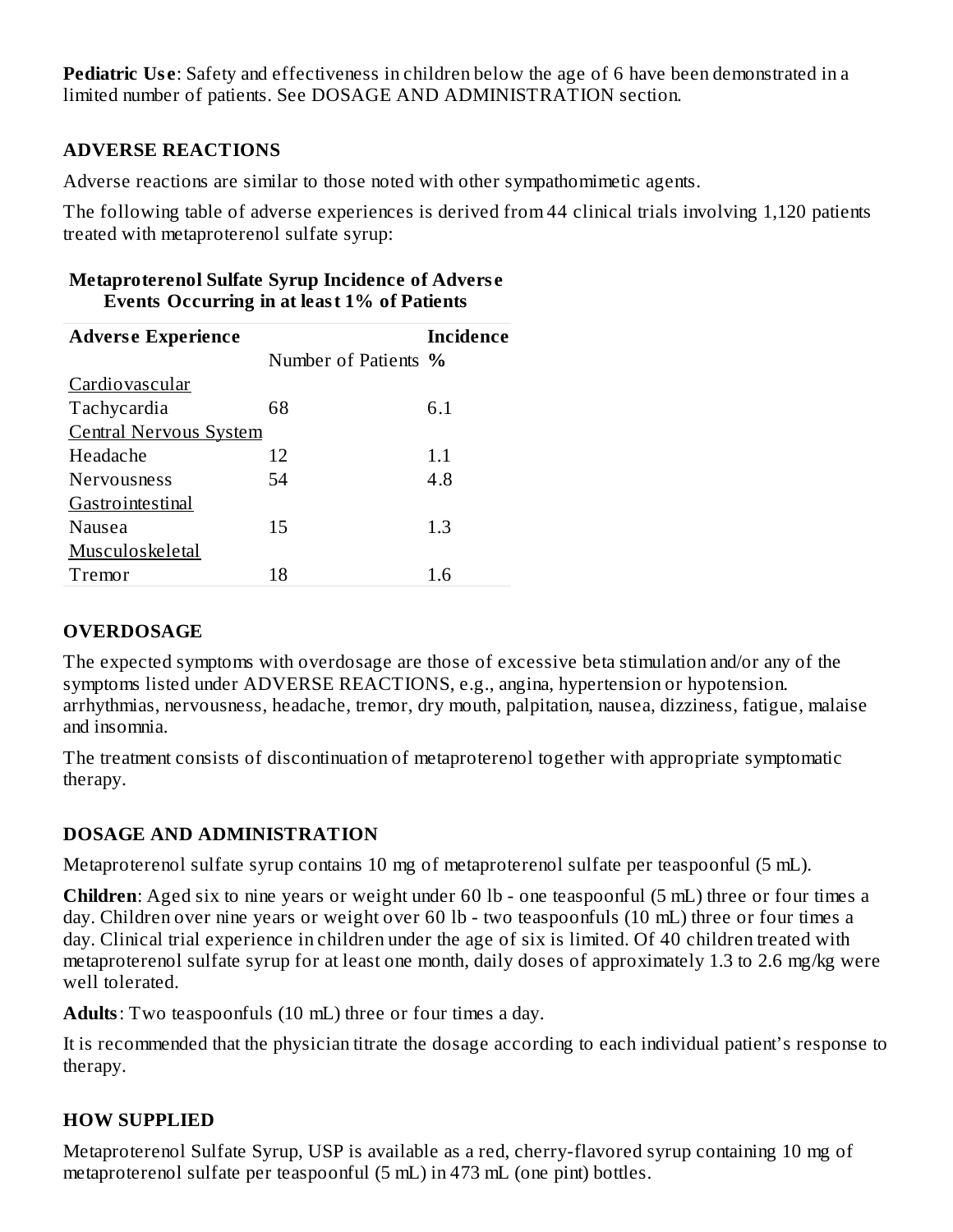Store below 86°F (30°C). Protect from light.

Manufactured by:

Silarx Pharmaceuticals, Inc. 1033 Stoneleigh Ave Carmel, NY 10512



# **METAPROTERENOL SULFATE**

metaproterenol sulfate syrup

#### **Product Information**

**Product T ype** HUMAN PRESCRIPTION DRUG **Ite m Code (Source )** NDC:548 38 -50 7